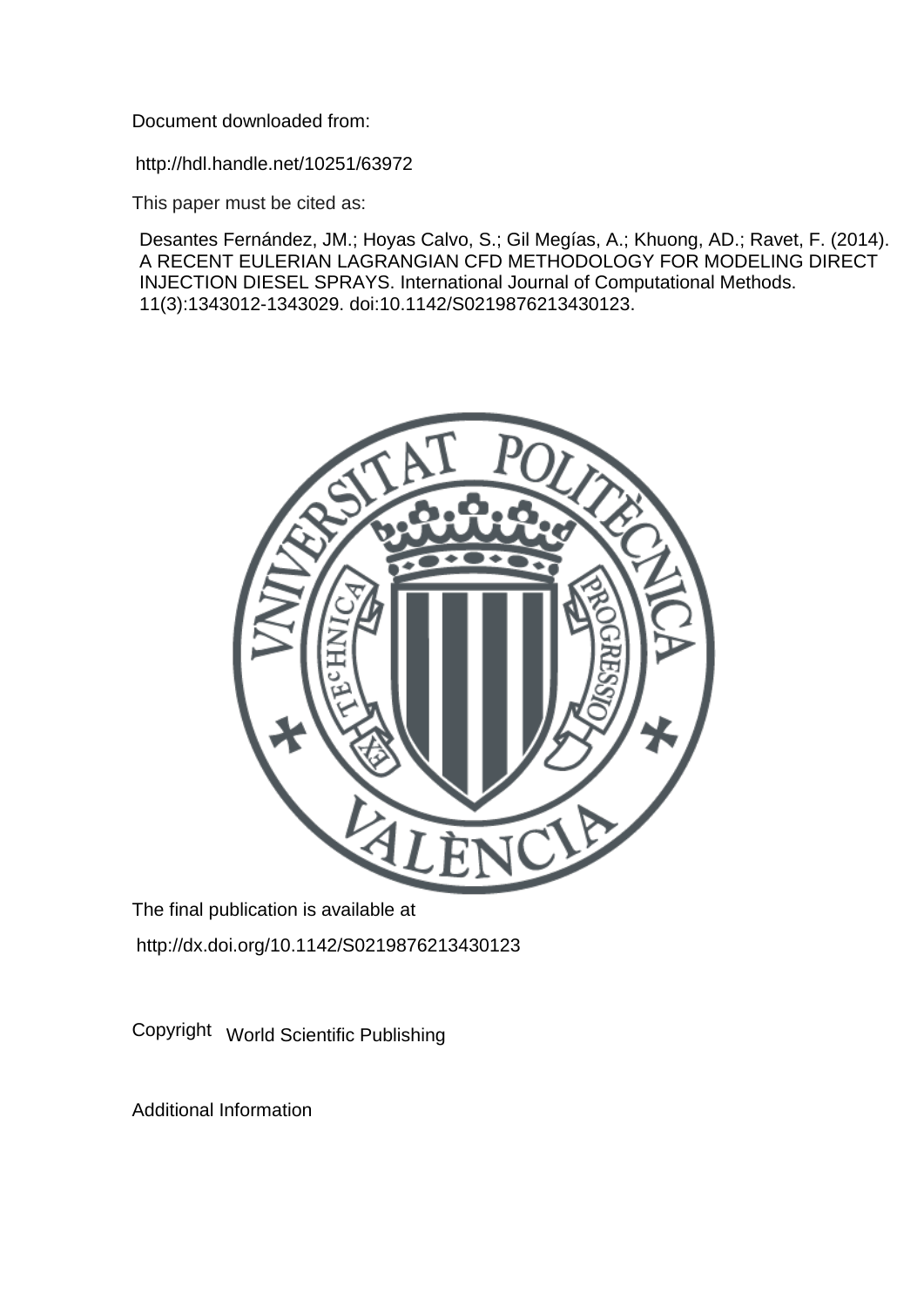## A RECENT EULERIAN-LAGRANGIAN CFD METHODOLOGY FOR MODELLING DIRECT INJECTION DIESEL SPRAYS

### José M. Desantes<sup>1</sup>, Sergio Hoyas<sup>1</sup>, Antonio Gil<sup>1</sup>, Dung Khuong-Anh<sup>1</sup>, and Frédéric Ravet<sup>2</sup>

<sup>1</sup> CMT-Motores Térmicos, Universitat Politècnica de València Valencia 46022, Spain E-mail: jmdesant@mot.upv.es, serhocal@mot.upv.es, angime@mot.upv.es and ankh2@mot.upv.es

2 Renault

1 Avenue du Golf 78288,Guyancourt, France E-mail: frederic.ravet@renault.com

## **ABSTRACT**

The global objective of this work is to show the capabilities of the Eulerian-Lagrangian Spray Atomization (ELSA) model for the simulation of Diesel sprays in cold starting conditions. Our main topic is to focus in the analysis of spray formation and its evolution at low temperature 255K (-18°C) and non-evaporative conditions. Spray behaviour and several macroscopic properties, included the liquid spray penetration, and cone angle are also characterized. This study has been carried out using different ambient temperature and chamber pressure conditions. Additionally, the variations of several technical quantities, as the area coefficient and effective diameter are also studied. The results are compared with the latest experimental results in this field obtained in our institute. In the meantime, we also compare with the normal ambient temperature at 298 K (25°C) where the numerical validation of the model has shown a good agreement.

**Key words:** *CFD, ELSA, Eulerian, Lagrangian, diesel spray, non-evaporating, atomization.* 

### **1. INTRODUCTION**

Efficiency standards, emission control and fuel economy have been and are nowadays an immense challenge in the automotive industry. Even though automotive world have made big advances during the last decades in the efficiency of both the gasoline and diesel engines, there are many processes and mechanism that should be improved. These include the necessity of a better understanding of the noise generation, the physics of turbulent flows, combustion processes and contaminant formation and transport. In the field of numerical simulation, Computational Fluid Dynamics (CFD) has established its roles in the car industry to take advantage of it relatively easy implementation, low time consuming and lower cost investment.

The understanding of spray and atomization of diesel spray in the internal combustion engine is very difficult in either experimental or theoretical studies. Fuel spray occurs in a small chamber inside the combustion engine. The fuel comes from a tiny nozzle cross section (hundred micrometers) at very high pressure and everything happens at an extremely short time (few milliseconds). Regardless the reactive part of the processes, diesel spray study includes several fundamentals, and not totally resolved topics, as can be the spray structure itself, break-up and atomization processes, or the behaviour of two-phase turbulent flows.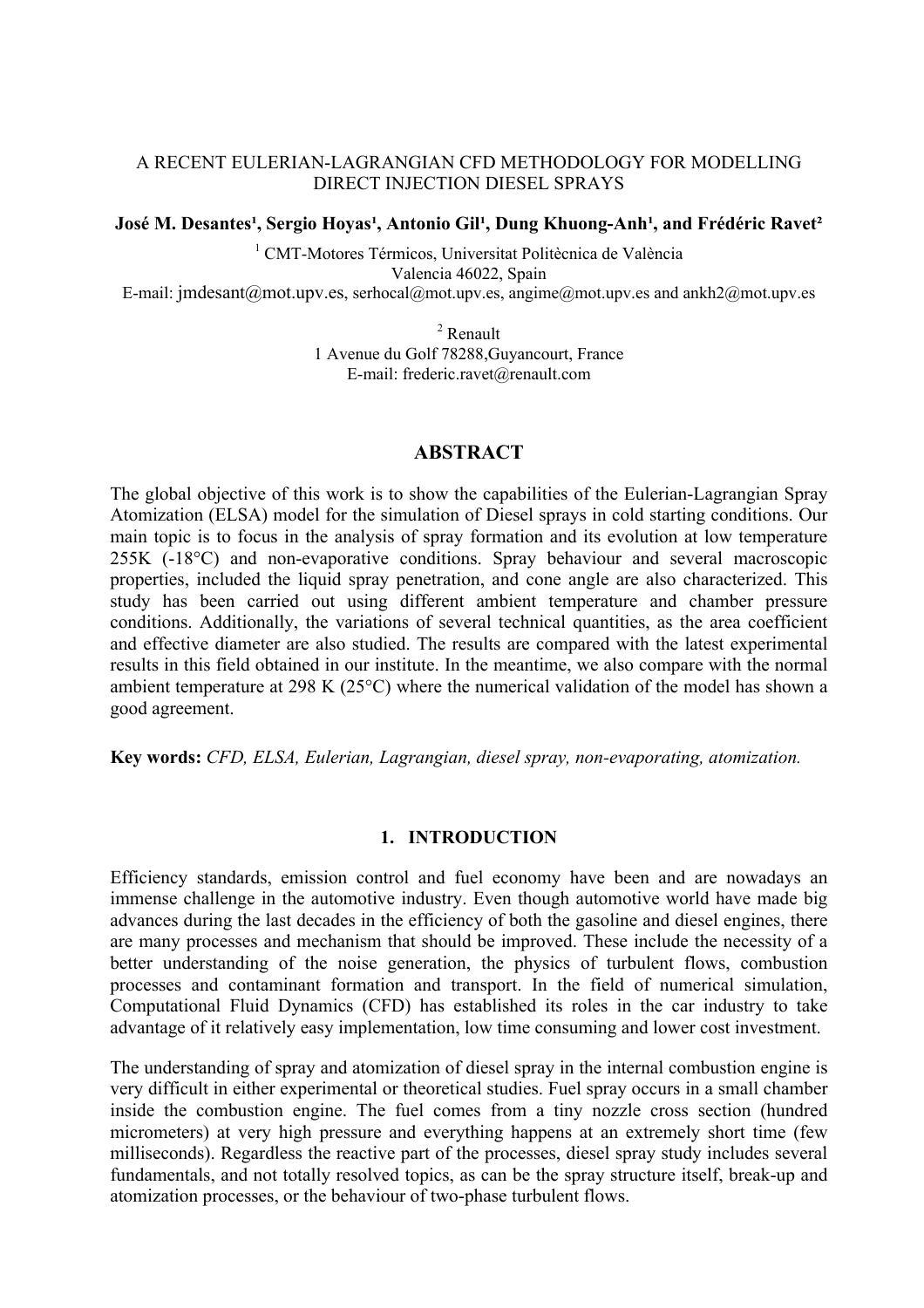As Direct Numerical Simulation (DNS) are impossible in the daily product design, due to its immense computational cost, Large Eddy Simulation (LES) model has been applied gradually in studying specific problems in engine simulation together with the continuously increasing powerful computer technology. LES schemes, however, need still a further theoretical development, due to their problems close to walls and that the grid resolution must be adjusted correctly with each particular flow problem and boundary conditions. Thus, the Reynoldsaveraged Navier–Stokes (RANS) turbulence models are still the most used methods modelling turbulence due to it relatively good accuracy at a very low computational cost.

RANS approaches in spray modelling using both Eulerian and Lagrangian descriptions are being used in industry for decades. However, each of them has both advantages and disadvantages in modelling the various regions of spray consisting of the dense zone and the downstream dilute zone. Typically the Eulerian description presents better results in the first part of the spray, whereas Lagrangian description is the most widely used in the diluted zone. In the framework of this numerical research, we have used a coupled method for spray and atomization simulation: ELSA model. The original idea was ignited by Vallet et al. in 2001 [1], Blokkeel et al. added an overview in 3D [2], Beau formed many source terms and simulation in his thesis [3], and so on. This algorithm is able to describe the primary break-up and the secondary atomization of the spray, and switches automatically from one description to the other.

This algorithm has been implemented in CD-Adapco Star-CD CFD code conducted together with Renault S.A. The code has been validated previously, showing an excellent agreement with experimental data ([4], [5], and [6]). As it has been said before, in this article, we restrict ourselves to simulate using ELSA methodology in cold conditions.

### **2. COMPUTATIONAL METHOD**

As mentioned previously, the ELSA model was first initiated in an article of Vallet et al., 2001 [1]. Several other continuous works, including Beau, 2006 [7], and Ning et al. [8] and so forth also additionally contributed this set of equations. A detail description of governing equations and methodology were presented in Hoyas et al., 2011 ([5] and [6]), and Desportes et al., 2010 ([9], and [10]). In this subsection, the main equations are summarized hereafter in shake of completeness of the paper and a logical explanation of the ELSA model. These equations covered the several regions of the ELSA model, changing from one to another, from now on and in all the regions, the subscript *l* stands for liquid and *g* stands for gas, whereas *i, j* are the direction in space.

### **2.1. Eulerian mixture zone**

We define the mean liquid mass fraction,  $\tilde{Y}_l$  as

$$
\tilde{Y}_l = \frac{\overline{\rho Y_l}}{\overline{\rho}},\tag{1}
$$

where  $\rho$  is the density and  $Y_l$  is the liquid mass fraction. Intuitively, mean density,  $\overline{\rho}$  is defined as

$$
\overline{\rho} = \rho_l \overline{Y_l} + \rho_g \left( 1 - \overline{Y_l} \right),\tag{2}
$$

which is expressed in terms of  $\tilde{Y}_l$  as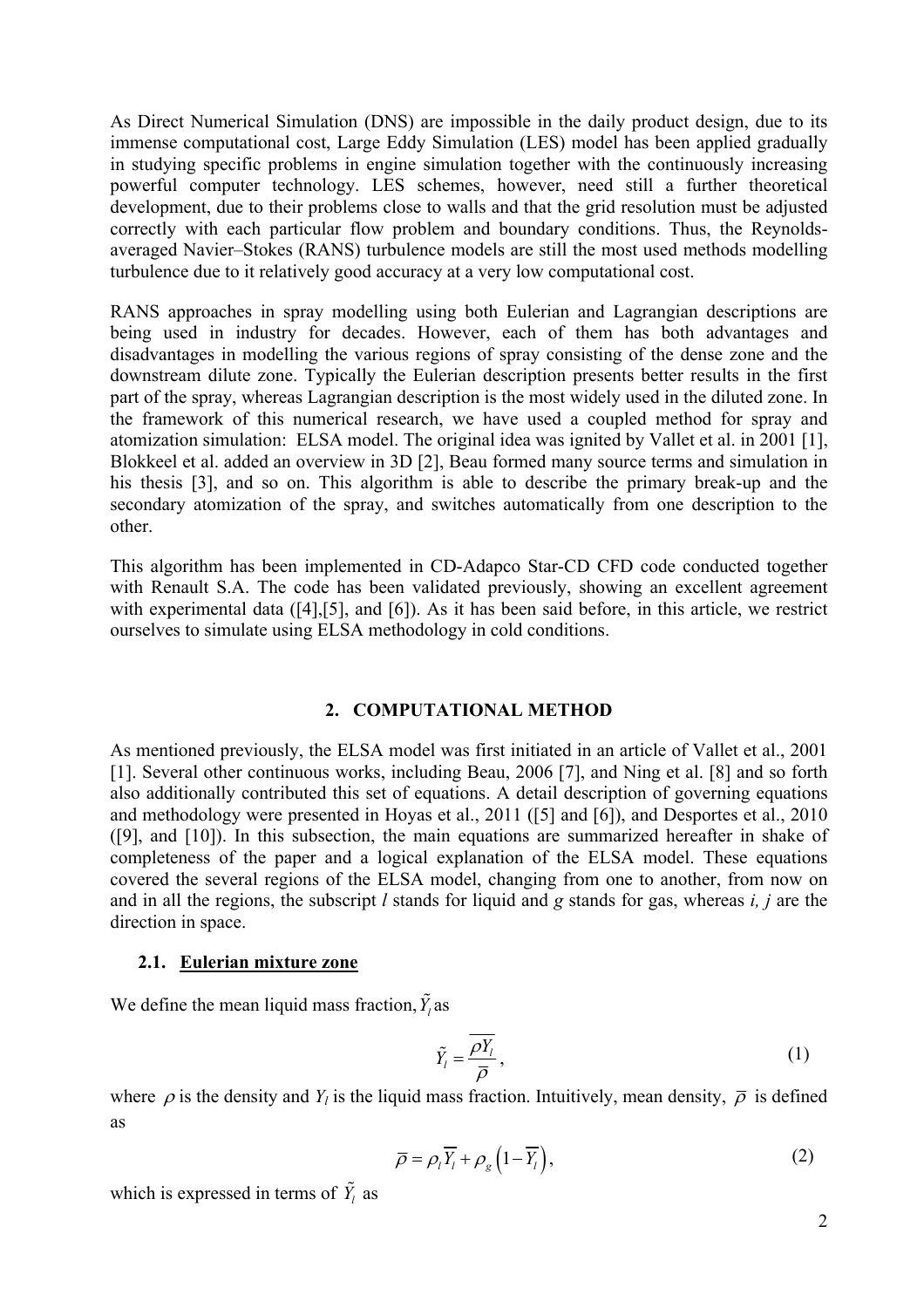$$
\frac{1}{\overline{\rho}} = \frac{\tilde{Y}_l}{\rho_l} + \frac{1 - \tilde{Y}_l}{\rho_g} \tag{3}
$$

Favre averaged mean velocity is defined as

$$
\tilde{U}_i = \tilde{Y}_i U_{l,i} + \left(1 - \tilde{Y}_l\right) U_{g,i} \tag{4}
$$

### **2.2. Liquid/gas interface density**

A transport equation for liquid surface density,  $\tilde{\Omega}$ , is postulated by analogy with the flame surface density.

$$
\frac{\partial \overline{\rho} \widetilde{\Omega}}{\partial t} + \frac{\partial \overline{\rho} \widetilde{\Omega} \widetilde{U}_j}{\partial x_j} = \frac{\partial}{\partial x_j} \left( \overline{\rho} \frac{v_t}{Sc_t} \frac{\partial \widetilde{\Omega}}{\partial x_j} \right) + \overline{\rho} \cdot \left( \widetilde{\Omega}_{init} + \widetilde{\Omega}_{mean} + \widetilde{\Omega}_{turb} + \widetilde{\Omega}_{coll} + \widetilde{\Omega}_{coal} \right) + S_{EL}^{\widetilde{\Omega}} \tag{5}
$$

Where  $\widetilde{\Omega}_{init}$ ,  $\widetilde{\Omega}_{mean}$ ,  $\widetilde{\Omega}_{turb}$ ,  $\widetilde{\Omega}_{coll}$  and  $\widetilde{\Omega}$ Ω*coal* are the initial, mean, turbulence, collision and coalescence value of liquid/gas surface density respectively;  $S_{EL}^{\tilde{\Omega}}$  is the source term of the liquid/gas interface. Beau, 2006 [7] introduced other notion of liquid/gas interface per unity of mass that is defined as  $\tilde{\Omega} = \overline{\Sigma}/\overline{\rho}$  (m<sup>2</sup>/kg).

### **2.3. Transition zone**

We rely on a critical value of the Eulerian liquid volume faction to decide whether it should turn from Eulerian to Lagrangian formulation (Beau, 2006 [7]). The Lagrangian droplets are formed where spray is assumed to be diluted enough. It follows the below relationship.

$$
\tilde{\Phi}_l = \tilde{Y}_l \frac{\bar{\rho}}{\rho_l} \le \tilde{\Phi}_l^{crit} \tag{6}
$$

with  $\tilde{\Phi}^{crit}_{i}$  stands for the critical value of the Eulerian liquid volume fraction.

The transitional criterion is based on the value of liquid volume fraction that is linked to the ratio of mean free path between two droplets and mean equivalent radius of the droplets in the cell. In our calculation, the transition is done when the liquid volume fraction becomes lower than 0.01 [9]. The transition zone is composed of the computational cells that form the border with the dense zone (i.e. zone where the liquid volume fraction is greater than 0.01) and only one parcel is generated per transition cell and per time step.

The velocity of the droplets is defined as

$$
\overline{U}_{l,i} = \tilde{U}_i + \frac{\overline{\rho u_i^{\prime\prime} y^{\prime\prime}}}{\overline{\rho} \tilde{Y}_l}
$$
\n(7)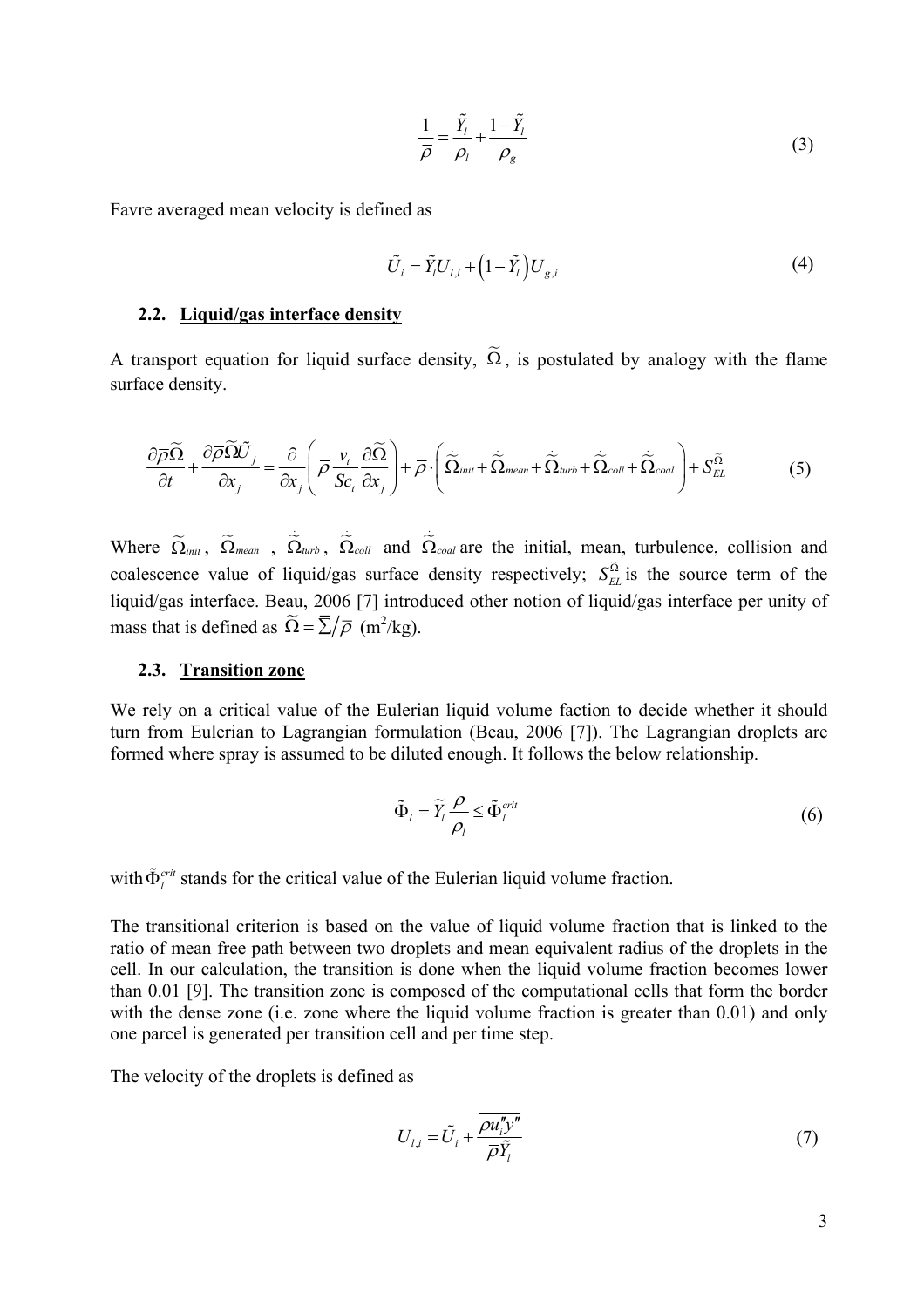# **3. EXPERIMENTAL DATA AND SETUP**

The experimental results used in this paper were conducted in a test rig used to investigate the influence of diesel spray under cold starting conditions [11], installed at CMT Motores Térmicos Institute. This set of experiments, were intended only for studying the macroscopic characteristics of the diesel spray.

## **3.1. Nozzle geometry and liquid fuel**

For this study, a conical nozzle,  $D = 112 \mu m$  was used. Macián et al., 2003 [12] developed the silicone methodology to determine the internal geometry of the injector as shown in Figure 1. Its main parameters are depicted in Table I.

| <b>Nozzle</b> | r  | $\mathbf{D_{e}}$<br>(inlet diameter) | (out diameter at the<br>nozzle exit) | k-factor |
|---------------|----|--------------------------------------|--------------------------------------|----------|
|               | um | um                                   | um                                   | -        |
|               |    | 40                                   |                                      |          |

Where the k–factor, a measure of the conicity, is calculated based on the following formula:

$$
k - factor = \frac{D_e - D_0}{10}
$$
 (8)



Figure 1: Nozzle geometry and the definition of some basic parameter.

Nitrogen was used to fill the pressurised vessel. ARCTIQUE fuel (ARCT from now on), was investigated. These results were used in order to validate the simulation, and once trusted, another fuel, ELITE – Repsol (REF) has been used. The properties of those fuels are tabulated in Table II.

| <b>Fuel type</b>       | Liquid<br><b>Density</b> | Kinematic<br><b>Viscosity</b> | <b>Dynamic</b><br><b>Viscosity</b> | <b>Surface</b><br><b>Tension</b> |
|------------------------|--------------------------|-------------------------------|------------------------------------|----------------------------------|
|                        | $\text{kg/m}^3$          | $\text{mm}^2/\text{s}$        | (kg/ms)                            | (N/m)                            |
| <b>ARCTIQUE (ARCT)</b> | 825                      | 2.34                          | 0.00193050                         | 0.0205                           |
| $ELITE - Repsol (REF)$ | 812                      | 2.06                          | 0.00167272                         | 0.022                            |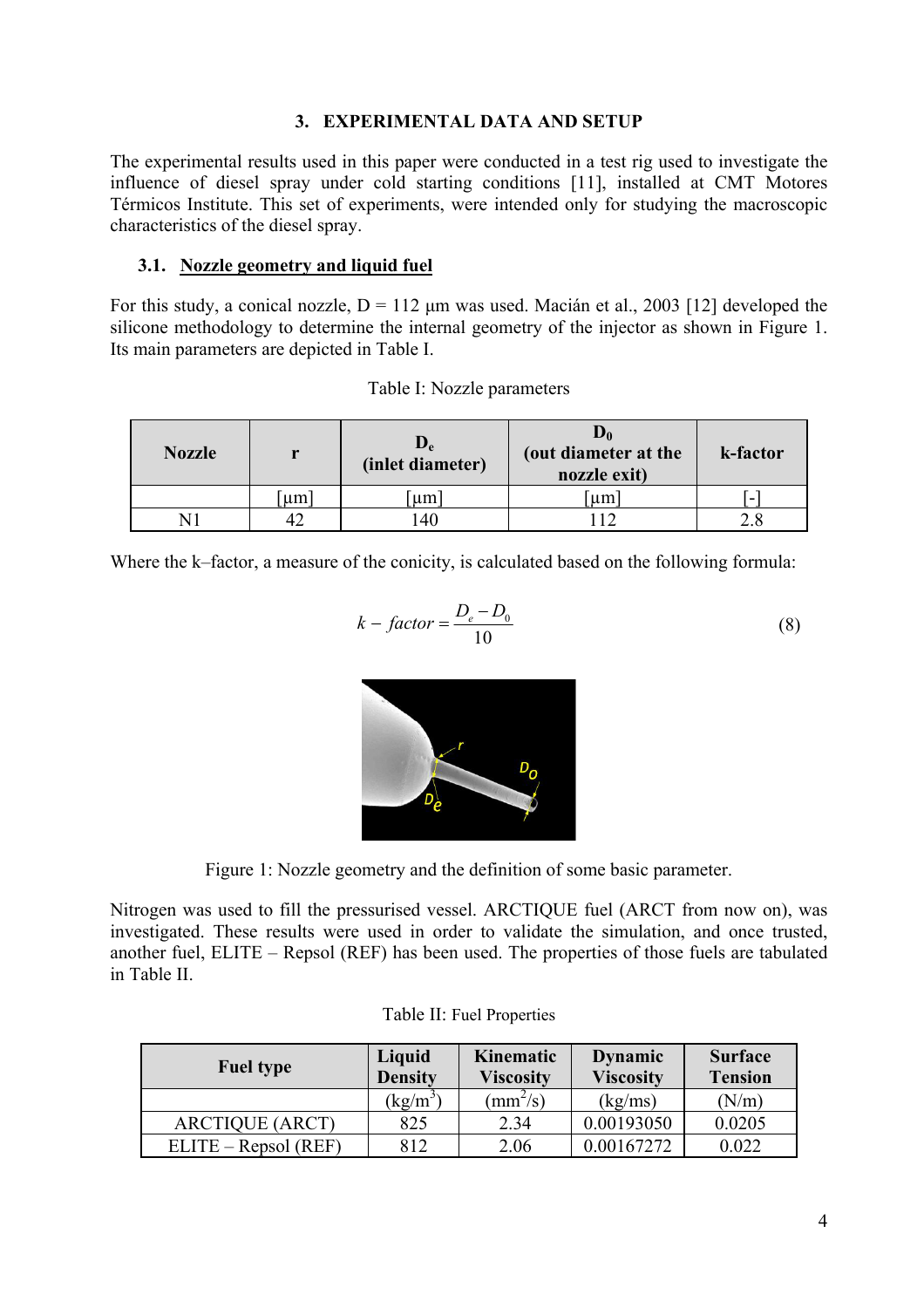### **3.2. Measurement of the injection rate**

Bosch, 1966 [13] developed the test rig using Injection Rate Discharge Curve Indicator (IRDCI) to measure the mass flow rate based on the Bosch method. The mass flow rate test rig operates relied on the principle the pressure wave propagation in the liquid column. The pressure wave created a pressure variation, these quantities is then recorded by a piezoelectric sensor located near the nozzle tip.

Using Allievi equation ([14], and [15]) for a simple pressure wave in a steady flows, the pressure increment with respect to the steady pressure,  $\Delta P_m$  is linearly proportional to the liquid flow velocity:

$$
\Delta P_{\dot{m}} = a \rho_l u \tag{9}
$$

Where *a* stands for the fuel speed of sound, *u* stands for the liquid fuel velocity.

Finally, the injection rate, *m* is obtained using the following eq.:

$$
\dot{m}(t) = \frac{A_{\mu\nu} \Delta P_{\dot{m}}}{a} \tag{10}
$$

where  $A_{tub}$  is the cross section area of the tube.

### **4. BOUNDARY CONDITIONS AND GEOMETRY**

In previous articles, a detailed study of the number of cells in the nozzle diameter, axial, radial cells, successive ratio of mesh edges, etc., were performed ([4], [5], and [6]). Hence, the mesh dependency is not taken into account in this study. Similar scales and ratios obtained from these previous works have been applied to build the grid for this nozzle.



Figure 2: (from the left to the right) An isometric view of the whole computational domain,an aside view and a zoom of front view at nozzle cross section.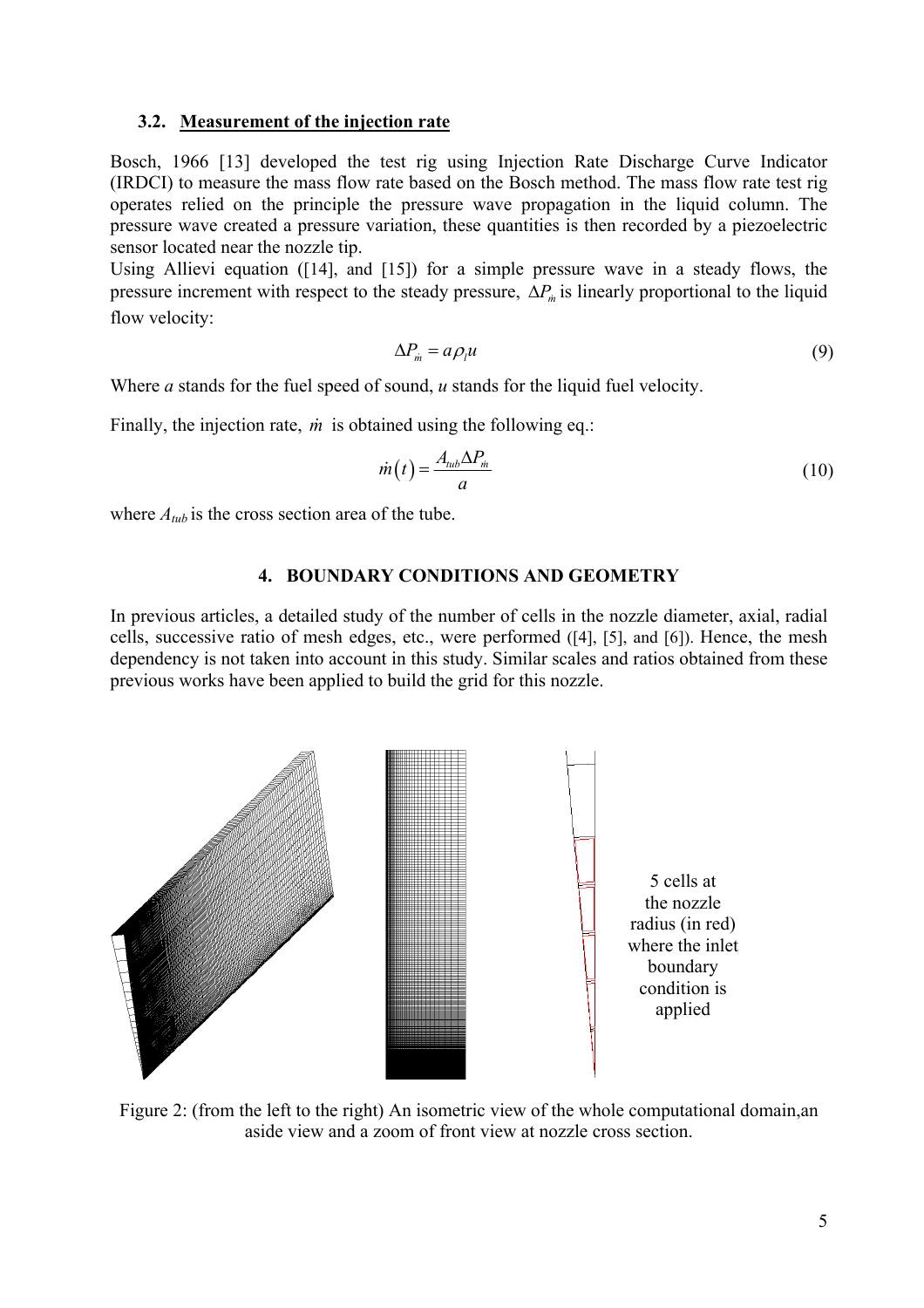

Figure 3: Geometry (front view and side view) & Boundary Conditions.



Figure 4: The injection rate of ARCT fuel at  $P_{ini} = 30$  MPa, the ambient temperature T = 255 K, and ambient pressure 2.1 MPa.

The computational domain is a wedge of area 12 x 80 cm<sup>2</sup> and an angle of  $5^{\circ}$  which contains 40,581 vertices and 20,000 cells, plotted in Figure 2. The mesh structure is built in such a way that the smallest cells are in the spray region (where gradients are high) and grows continuously until the end of the grid domain.

Figure 2 and Figure 3 show all boundary conditions for the computational domain. The input velocity at the nozzle exit is calculated directly from the real mass flow rate (injection rate). The velocity radial profile is constant spatially, and an effective diameter has been used instead of real diameter ( $D = 112 \mu m$ ). This detail is explained more carefully later. The injection rate was measured by León [11] using current available test rig at CMT Motores Térmicos Institute. This injection rate is plotted in Figure 4, corresponding to an injection pressure  $P_{ini} = 30 \text{ MPa}$ , and an injection temperature equal to 293 K.

## **5. RESULTS AND DISCUSSION**

In this present section, numerical results are presented and several comparisons with all the measured data are made. For the sake of identically validated results, a spray tip penetration figure and axial velocity along the axis is plotted for all cases hereafter.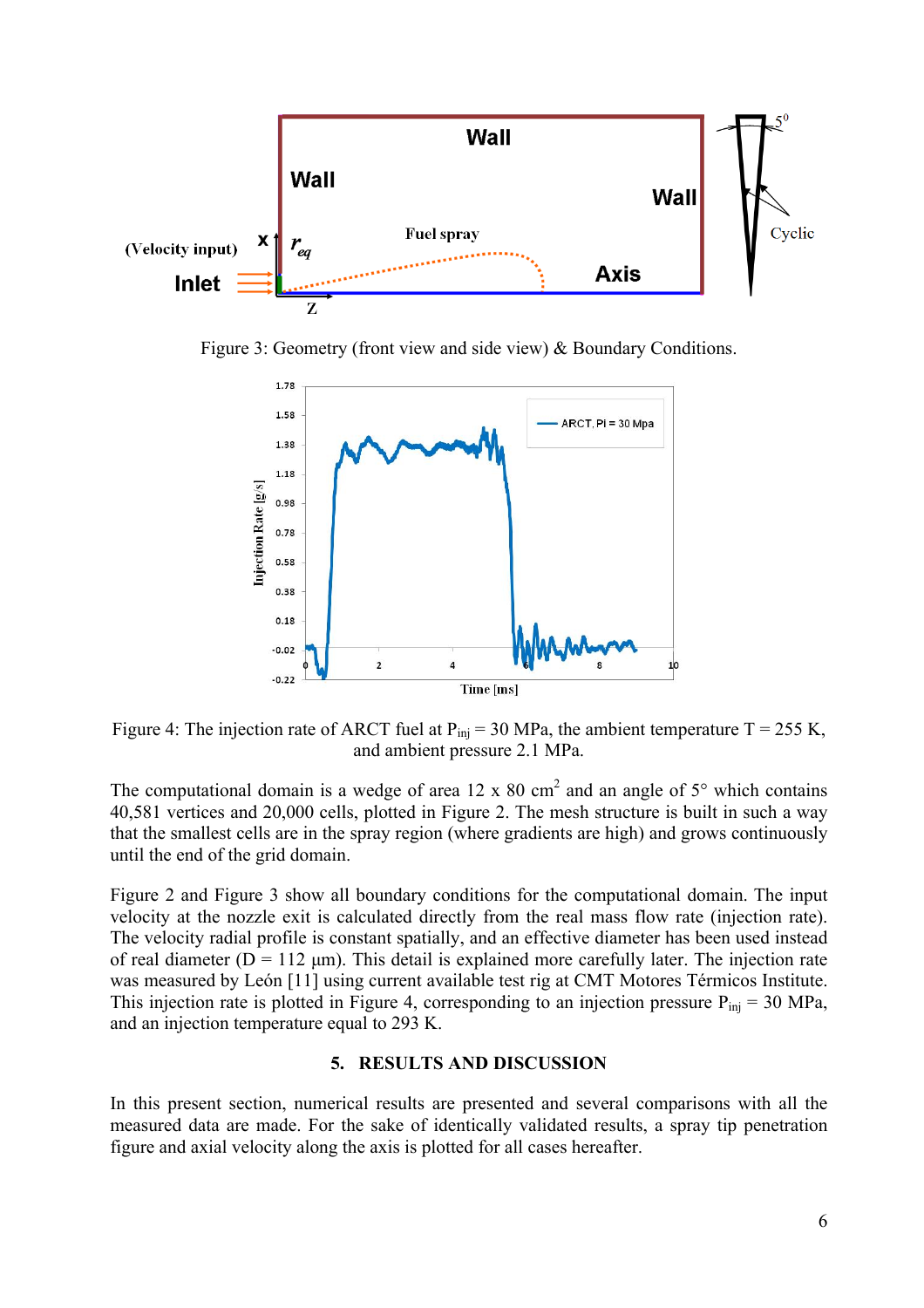As far as the spray tip penetration *S(t)* is concerned, the theoretical spray tip penetration applied the Buckingham  $\pi$  theorem [16] is formulated as:

$$
S(t) = k \cdot \rho_g^{-0.25} \cdot M_0^{-0.25} \cdot t^{0.5} \cdot \tan^{-0.5} \left(\frac{\theta}{2}\right)
$$
 (11)

Where  $M_0$  is theoretical spray momentum flux, k adjustment constant is obtained from experimental test, *t* at the specific time,  $\theta/2$  is the experimental semi-cone angle. The different injected fuel are examined using the same effective diameter equal to 100  $\mu$ m, nitrogen ambient pressure with the vessel temperature equal to 255 K and the vessel pressure equal to 2.1 MPa. Using the same injection rate, there is very little change in the input velocity due to the different liquid fuel density between those fuels, as a result, there are a slightly discrepancy one moving from REF and ARCT at the beginning as shown in Figure 5, but this small variation were sooner eliminated in the vessel conditions at further distance from nozzle exit since the chamber conditions remained the same in both cases.



Figure 5: The axial velocity profiles of two type of fuels at the same ambient temperature  $T =$ 255 K, and ambient pressure 2.1 MPa.



Figure 6: The comparison of the spray tip penetration at the gas ambient temperature of 255 K, 298 K and  $P_{amb} = 2.1 \text{ MPa}$ ,  $P_{amb} = 2.4 \text{ MPa respectively}$ , and  $P_{ini} = 30 \text{ MPa}$ . The experiment is shown only for the low ambient temperature at 255 K.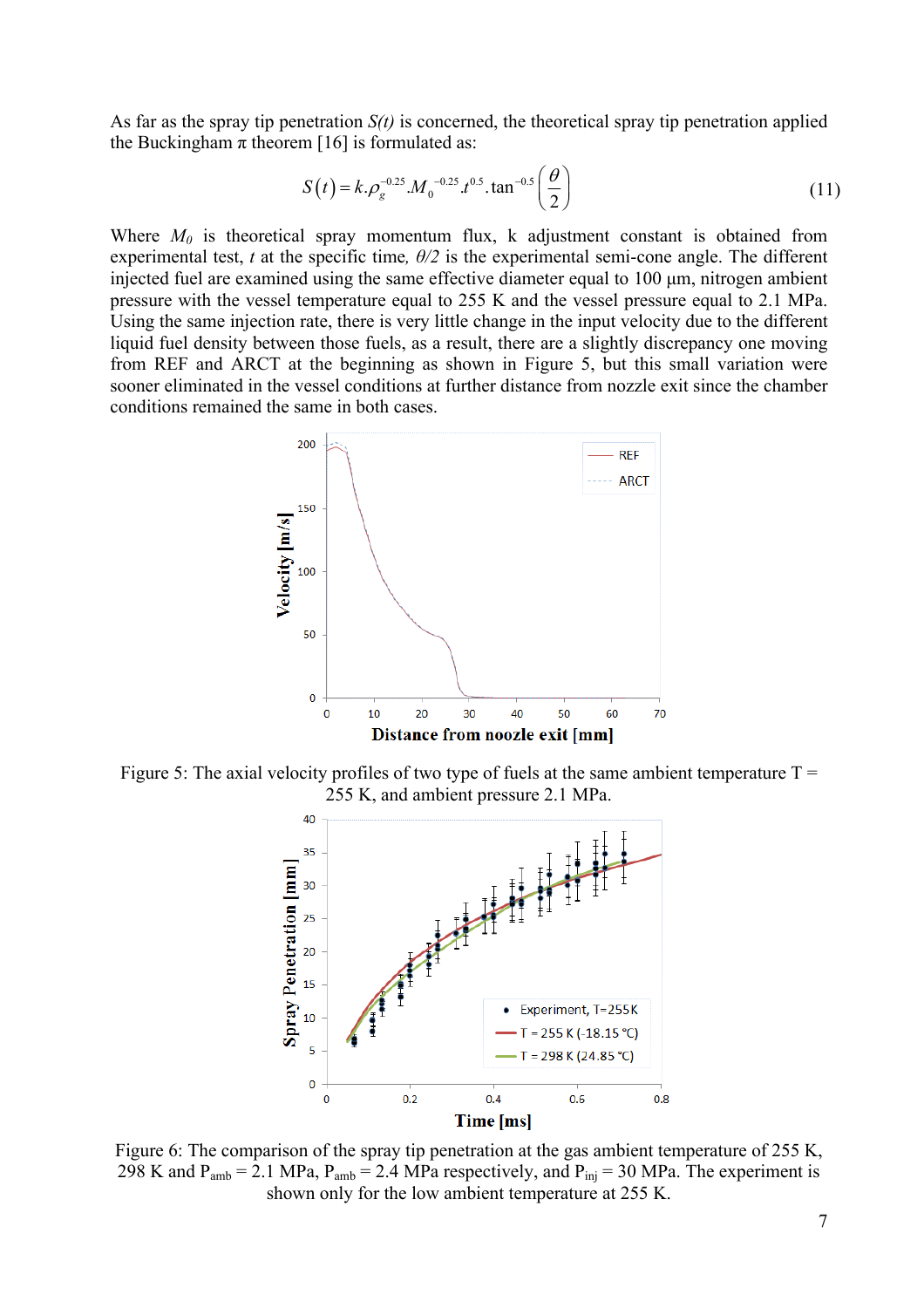As can be seen in Figure 6, a very good agreement between the experimental data and the simulation results in term of spray tip penetration is observed in the plot. For the normal operating temperature ( $\sim$  25 °C), the model showed extremely fit with the experiment results, there is a very slightly different for the lower vessel temperature levels (-18 °C), however, it is very small and can be considered the very good prediction of the experimental trend.



Figure 7: The comparison of the velocity along the axial axis at the gas ambient temperature of 255 K, 298 K and  $P_{amb} = 2.1 \text{ MPa}$ ,  $P_{amb} = 2.4 \text{ MPa respectively}$ , and  $P_{inj} = 30 \text{ MPa}$ .

The comparison of the velocity profile along the axial axis where the set of highest value of velocity are produced was made. In Figure 7, the velocity in the spray axis is recorded. Obviously, for the low ambient temperature, we obtained a lower velocity during the whole injection process, on the other hand, the normal temperature produced a higher axial velocity profile. In the theoretical approach, the velocity along the axis can be calculated using the following equation:

$$
U_{axis}\left(x\right) = \frac{\dot{M}_0^{1/2}}{\rho_{amb}^{1/2}\left(\frac{\pi}{2\omega}\right)^{1/2}x\tan\frac{\theta}{2}}\tag{12}
$$

Where  $\omega$  is the shape factor of the Gaussian distribution, it is equal to 4.6 referred to [17].

As already mentioned in the previous part, since we used the convergent orifice, there is almost no or very less cavitation in the internal nozzle flow. Thus the area coefficient  $C_a$  is approach to 1, to take into account a small effect of the area coefficient equal to 0.98 are used. Eqs. 13 - 15 depicted the relation of *Ca* and cross-sectional area, diameter of the desired nozzle.

$$
C_a = \frac{A_{\text{eff}}}{A_0} \tag{13}
$$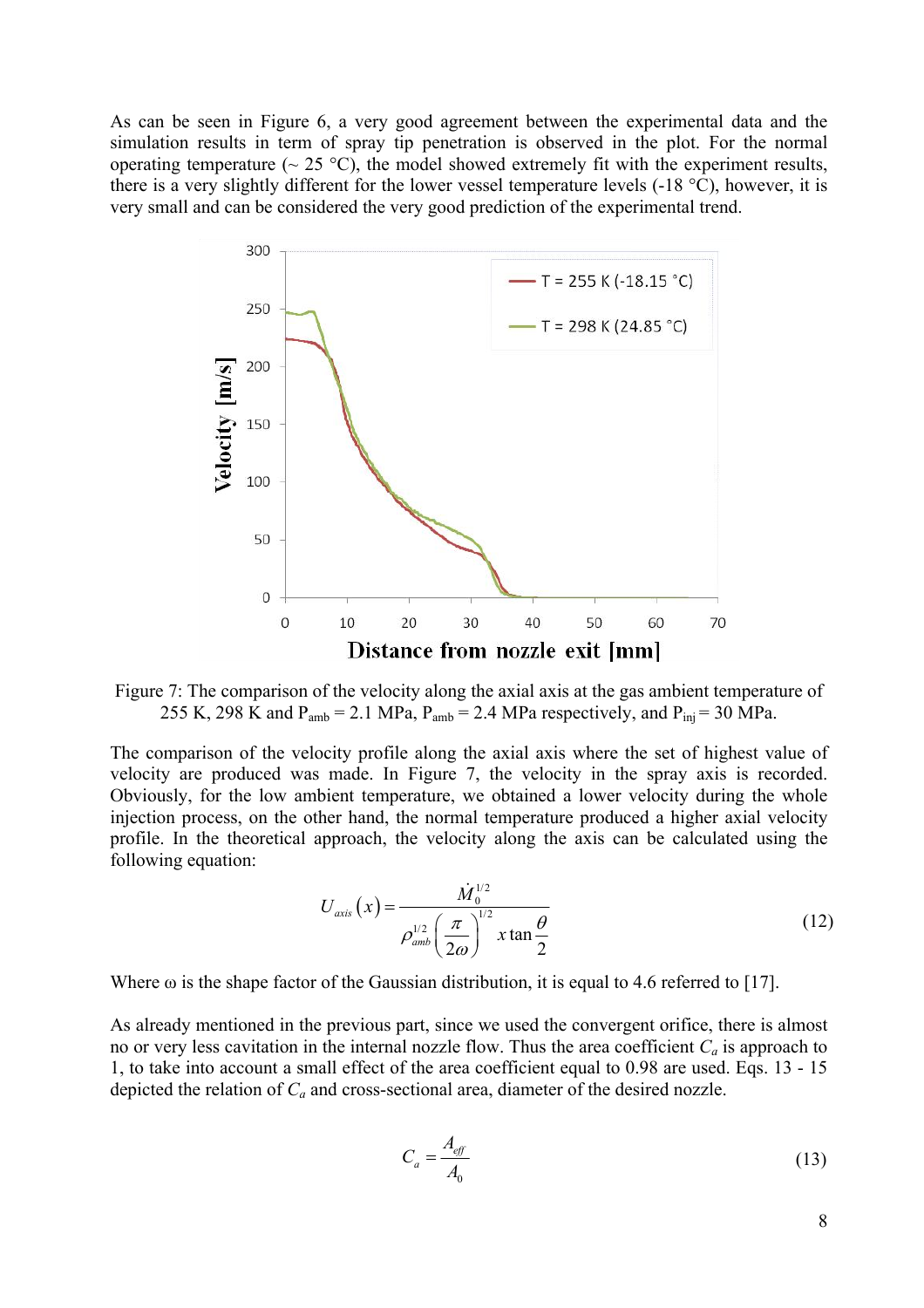With

$$
A = \pi \cdot r^2 \tag{14}
$$

Where  $A_0$  is the real nozzle exit diameter.

$$
C_a = \frac{D_{\text{eff}}^2}{D_0^2} \tag{15}
$$

With a fixed geometry convergent nozzle, when the area coefficient is moved toward 1, the effective diameter also increased accordingly as seen in Table III.

| $\mathbf{D}_0$<br>(nozzle exit diameter) | $\cup_{\mathbf{a}}$<br>(area coefficient) | $D_{\rm eff}$<br>(effective diameter) |  |
|------------------------------------------|-------------------------------------------|---------------------------------------|--|
| um                                       |                                           | um                                    |  |
| 112                                      | 0.98                                      |                                       |  |
| 112                                      | ιq                                        | 06                                    |  |
|                                          |                                           |                                       |  |

Table III: Area coeffient and effective diameter



Figure 8: The effect of different effective diameter at 100 $\mu$ m, 106  $\mu$ m, and 111 $\mu$ m on the spray tip penetration at the gas ambient temperature of 255 K.

The macroscopic parameter again is investigated in Figure 8 to study the characterization of the spray, that is the spray penetration. In this figure the higher effective diameter gave the better commitment with the effective diameter equal to  $111 \mu m$ , for the lower effective diameter, the results are a bit underestimate. It is understandable as the conical nozzle has been used.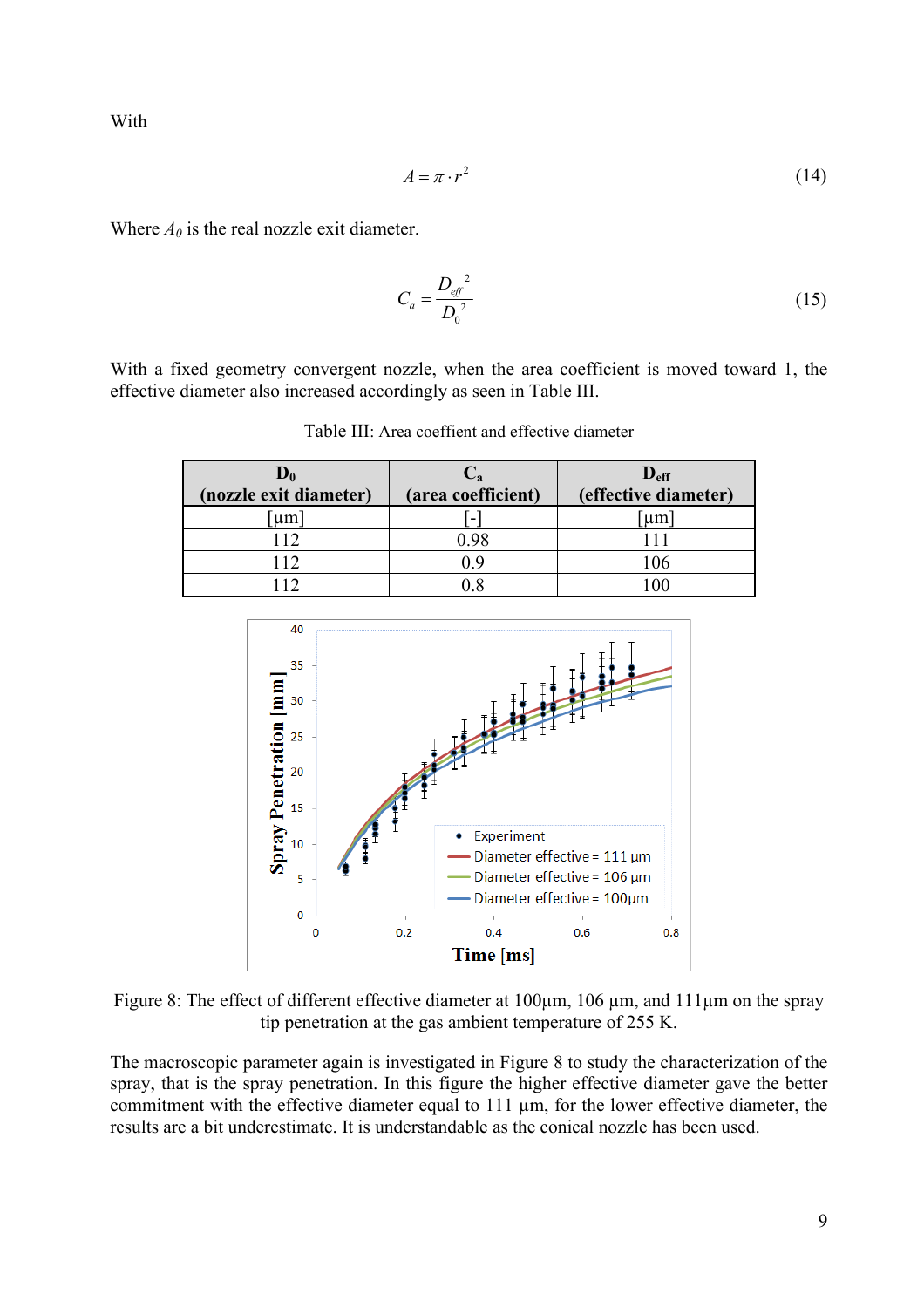

Figure 9: The effect of different effective diameter at 100 km, 106 km, and 111 km on the velocity along the axial axis at the gas ambient temperature of 255 K.

Similarly, the velocity profiles along the axis for three different effective diameters are plotted in Figure 9. As shown in the plot, the velocity at the nozzle exit is identical for three cases, then taking into account the effect of nozzle diameter, the velocity is higher for the larger effective diameter and smaller for the lower effective diameter. All in all, it produced the similar trend. It also proved that the simulation and ELSA model is stable from the beginning to the end of the computed time. The only effect is on the change of particular setup or parameter.



Figure 10: The comparison of spray tip penetration between different ambient pressure 2.1 MPa and 3.1 MPa at the gas ambient temperature of 255 K.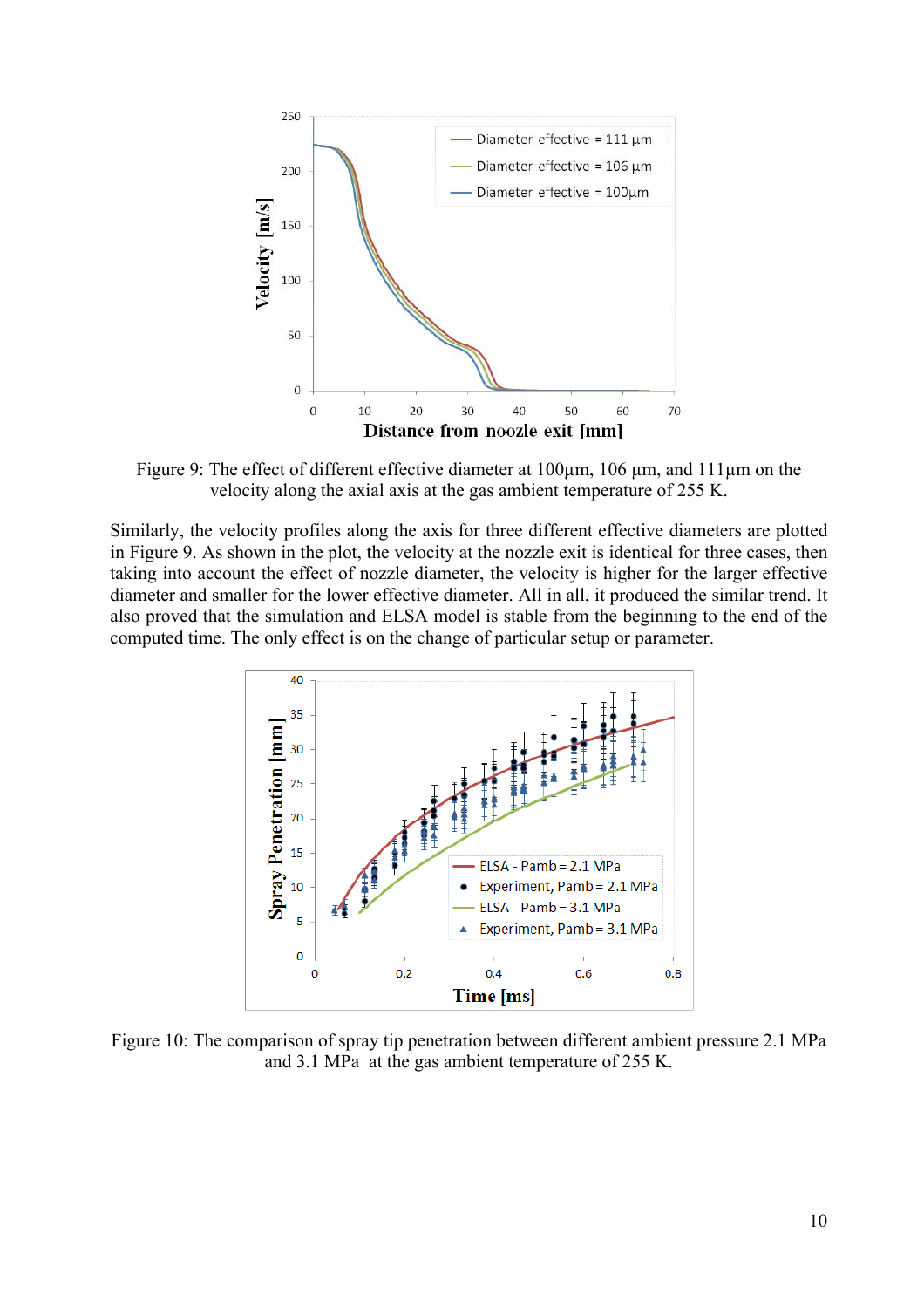

Figure 11: The comparison of velocity profile along the axial axis between different ambient pressure 2.1 MPa and 3.1 MPa at the gas ambient temperature of 255 K.

As shown in Figure 10, the results obtained for both ambient pressure is acceptable in the two computational cases. It is remarkable that the study of spray tip penetration is fitted well with the lower ambient pressure of 2.1 MPa. For the higher ambient pressure of 3.1 MPa, the computational model was illustrated a small difference below 0.4 ms, but still remains within a acceptable range. For the higher computational time after 0.5 ms, the experimental result and simulated case are approached in nearer and nearer. Since the spray penetration mostly concern at the stable value above 0.6 ms, thus the value at 0.7 ms are shown in the plot is very good.

In Figure 11, the assessment of the impact of gas ambient composition variations on the performance of velocity is studied. For the case with ambient pressure of 3.1 MPa, under the higher ambient pressure or in other words, the higher ambient density (as the same temperature and ambient gas are used) the velocity obtained is lower than the case with gas ambient pressure equal to 2.1 MPa.



Figure 12: The spray cone angle in the case with  $P_{amb} = 3.1$  MPa,  $T_{amb} = 255$  K,  $D_{eff} = 111 \mu m$ .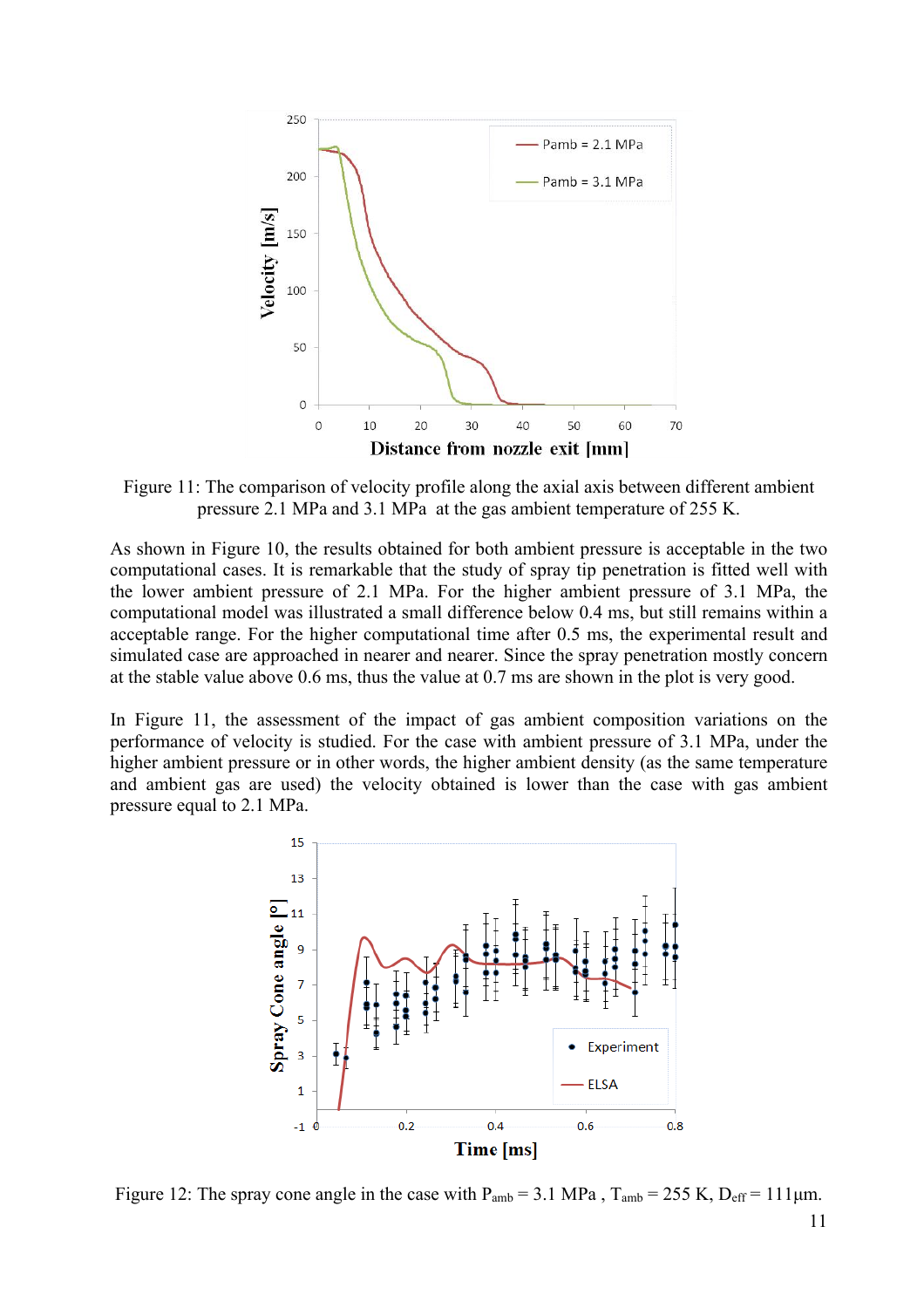Cone angle proposed by Hiroyasu & Arai, 1990 [18] are as following:

$$
\theta = 83.5 \left(\frac{1}{d}\right)^{-0.22} \left(\frac{d}{D_o}\right)^{0.15} \left(\frac{\rho_g}{\rho_l}\right)^{0.26} \tag{16}
$$

In Figure 12, the spray cone angle depends on time is reported. The simulated results show a close connection with the experimental scatter plot. There is a gap at the beginning of the injection, it happens due to the effect of the fluctuation in mass flow rate and momentum flux measurement from experimental test.

## **6. CONCLUSIONS AND DISCUSSION**

Using the same nozzle, injection pressure and injection temperature, the various vessel parameters were investigated in this work. Mostly, we observed the similar results in the comparison with experimental results. All the spray behaviour and its properties are explainable and in line with the theoretical physical approach of the diesel spray in the internal combustion engine.

By using the larger area coefficient, as a linear relation the effective area and effective diameter are increased accordingly. Once we have the higher volume of liquid across the nozzle exit section, the spray tip penetration as well as the velocity tend to have a higher magnitude. For the conical nozzle in which the wide diameter narrow down enough to a smaller outlet diameter, the area coefficient is almost up to 1, and then the cavitation phenomena in the internal nozzle flow is ignored. It is not only occurs in the low temperature, but this is true for any ambient temperature.

The results obtained under the very low temperature aligned well with the experiment result and macroscopic properties of the diesel spray. The change in ambient pressure and ambient density resulted a slightly different in the first few milliseconds at the higher ambient pressure, but it tends to reach experimental data above 0.5 ms.

The article is focused on the assessment of the ELSA model's ability to work in cold starting conditions. With these positive results, the ELSA model can be used to simulate diesel spray in those similar conditions. There is still more investigation to be done and more parameters, temperature should be included to prove its stability and capability to work in all conditions.

# **LIST OF ABBREVIATIONS**

| <b>ARCTIQUE</b>                       |
|---------------------------------------|
| <b>Computational Fluid Dynamics</b>   |
| <b>Direct Numerical Simulation</b>    |
| Eulerian-Lagrangian Spray Atomization |
| <b>Initial Training Network</b>       |
| Large Eddy Simulation                 |
| ELITE – Repsol                        |
| <b>Vehicle Concept Modelling</b>      |
| Ambient                               |
| Injection                             |
| Effective                             |
| Gas                                   |
| Liquid                                |
|                                       |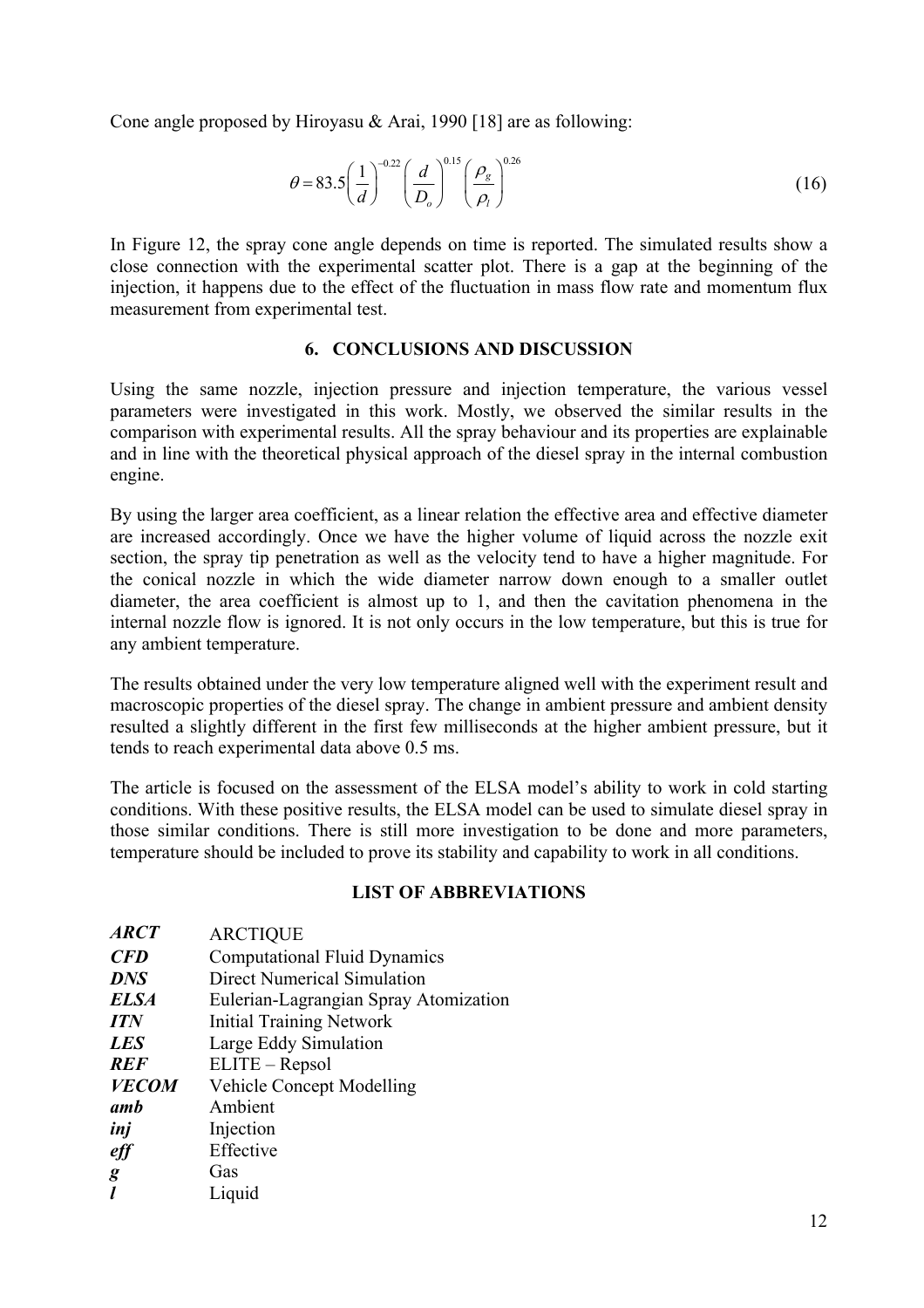### **ACKNOWLEGEMENTS**

This work was supported in part by the Spanish Government in the frame of the Project 'Métodos LES para la simulación de chorros multifásicos', Ref. ENE2010-18542 and by Renault. Dung Khuong-Anh has been supported in part by the VECOM (Vehicle Concept Modelling), EU FP7 Marie Curie Initial Training Network (ITN) Grant Agreement 213543 and in conjunction with Renault SA., France.

### **REFERENCES**

- [1] Vallet A, Burluka AA and Borghi R. Development of a Eulerian model for the atomization of a liquid jet. *Atomization and sprays 2001;* vol. 11, pp. 619-642.
- [2] Blokkeel G, Barbeau B and Borghi R. A 3D Eulerian model to improve the primary breakup of atomizing jet. *SAE Technical Paper 2003*; 2003-01-0005.
- [3] Beau P.A.. Modelisation de l'atomisation d'un jet liquide Application aux sprays diesel. Ph.D. Thesis, *University of Rouen 2006*.
- [4] Hoyas, S., Pastor, J. M., Khuong-Anh, D., Mompó-Laborda, J. M., Ravet, F.. Evaluation of the Eulerian-Lagrangian Spray Atomization (ELSA) in spray simulations. *International Journal of Vehicle Systems Modelling and Testing 2011;* Vol. 6, Nos. 3/4, pp. 187-201.
- [5] Hoyas, S., Pastor, J. M., Khuong-Anh, D., Mompó-Laborda, J. M., Ravet, F.. Application and evaluation of the Eulerian-Lagrangian Spray Atomization (ELSA) model on CFD Diesel spray simulations. *SAE Paper 2011;* 2011-37-0029.
- [6] Hoyas, S., Gil, A., Margot, X., Khuong-Anh, D., Ravet, F.. Evaluation of the Eulerian-Lagrangian Spray Atomization (ELSA) in spray simulation: 2D cases. *Mathematical and Computer Modelling 2011*; In Press.
- [7] Beau PA (2006). Modelisation de l'atomisation d'un jet liquide Application aux sprays diesel. Ph.D. Thesis, University of Rouen.
- [8] Ning W, Reitz RD, Lippert AM and Diwakar R.. Development of a next generation spray and atomization model using an Eulerian-Lagrangian methodology. 17th Int. Multidimensional Engine Modeling User's Group Meeting, Detroit, MI, 2007.
- [9] Desportes, A., Zellat, M., , G.D., D.Abouri, Liang, Y. Validation and Application of the Eulerian-Lagrangian spray atomization. (ELSA) model for the Diesel injection simulation. *SAE Technical Paper*, 2010.
- [10] Desportes, A., Zellat, M., Desoutter, G., Liang, Y., Ravet, F. Application of the Eulerian-Lagrangian spray atomization. (ELSA) model for the Diesel injection simulation. *Conference on Thermo- and Fluid Dynamic Processes in Diesel Engines*, 2010.
- [11] León, G. B., Experimental and theoretical study of the direct diesel injection process at low temperatures, PhD Thesis. *Universidad Politécnica De Valencia, 2011*.
- [12] Macian, V., Bermudez, V., Payri, R., Gimeno, J. New technique for determination of internal geometry of a diesel nozzle with the use of silicone methodology*. Experimental Techniques*, Blackwell Publishing Ltd, **2003**, Vol. 27(2), pp. 39-43.
- [13] Wilhelm Bosch. The fuel rate indicator: a new measuring instrument for display of the characteristics of individual injection. *SAE Paper* 660749, 1966.
- [14] Allievi, L. . Teoria generale del moto perturbato dell'acqua nei tubi in pressione (colpo d'ariete). (General theory of the variable motion of water in pressure conduits.) Annali della Società degli Ingegneri ed Architetti Italiani 17(5), 285-325, Milan, Italy (in Italian), 1902.
- [15] Allievi, L. . Teoria del colpo d'ariete. (Theory of water-hammer.) Nota I-V, Atti dell'Associazione Elettrotecnica Italiana 17, 127-150, 861-900 + plates, 1129-1145 + plates,  $1235-1253 +$  plates, and Supplement No 1,  $1-35 +$  plates (in Italian), 1913.